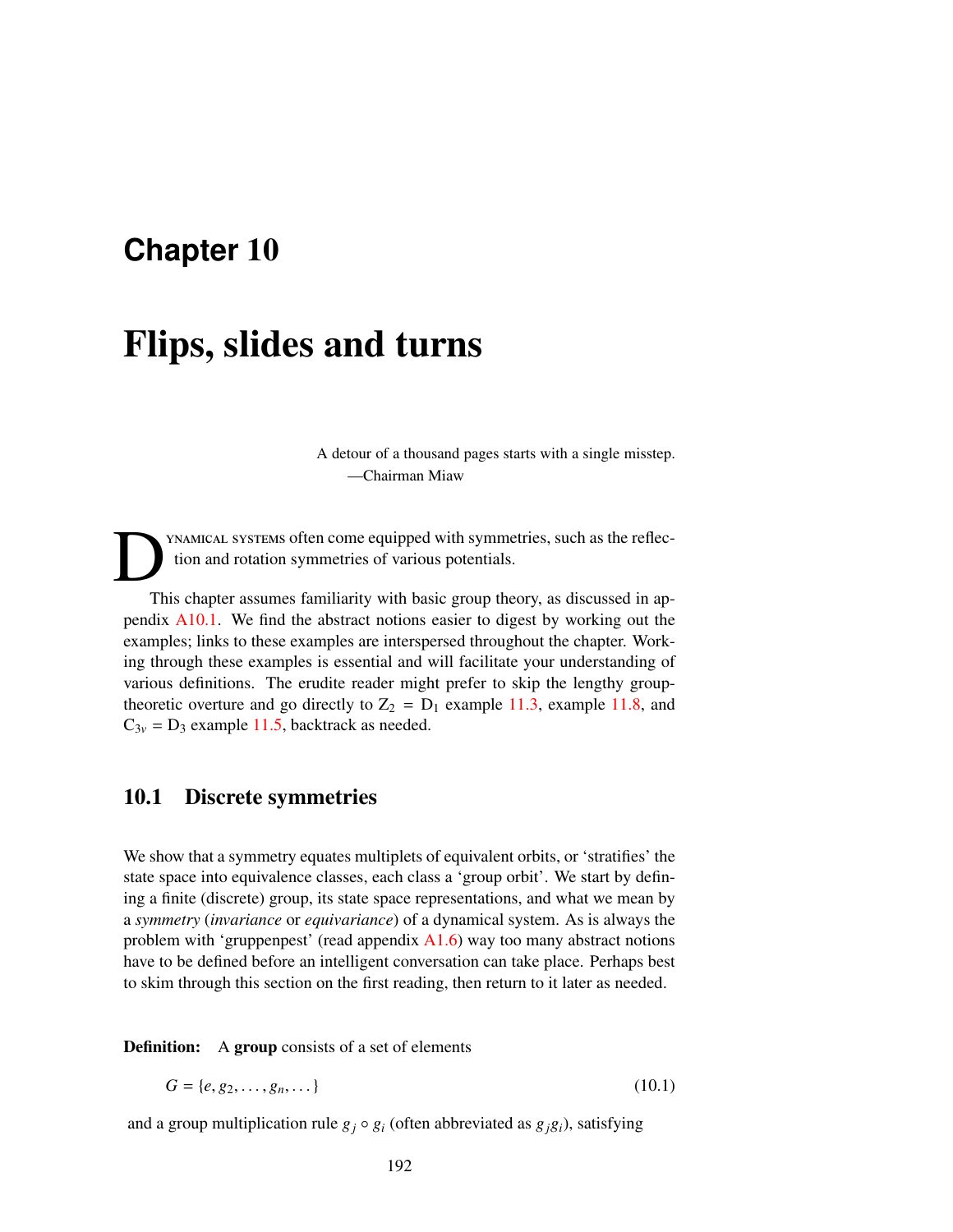

Figure 10.1: The symmetries of three disks on an equilateral triangle. A fundamental domain is indicated by the shaded wedge. Work through example 11.5.

- 1. Closure: If  $g_i, g_j \in G$ , then  $g_j \circ g_i \in G$
- 2. Associativity:  $g_k \circ (g_i \circ g_i) = (g_k \circ g_i) \circ g_i$
- 3. Identity  $e: g \circ e = e \circ g = g$  for all  $g \in G$
- 4. Inverse  $g^{-1}$ : For every  $g \in G$ , there exists a unique element  $h = g^{-1} \in G$ such that  $h \circ g = g \circ h = e$ .

If the group is finite, the number of elements,  $|G| = n$ , is called the *order* of the group.

The theory of finite groups is developed on two levels. There is a beautiful theory of *groups* as abstract entities which yields the classification of their structures and their irreducible, orthogonal representations in terms of characters. Then there is the considerably messier matter of *group representations*, in our case the ways in which a given symmetry group acts on and stratifies the particular state space of a problem at hand, the most familiar being the ways in which symmetries reduce and block-diagonalize quantum-mechanical problems. What helps us here is that the symmetries 'commute' with dynamics, i.e., we can first reduce a given state space to its irreducible components, using the symmetry alone, and then study the action of dynamics on these subspaces. As our intuition is based on physical manifestations of group actions, in this brief review we shall freely switch gears between the abstract and the representation levels whenever pedagogically convenient.

Whatever else you must do, do work through example 11.5. Once you understand how this works out for the symmetries of an equilateral triangle, or, equivalently, for the three disk billiard of figure 10.1, you know almost everything you need to know about the general, non-abelian finite groups.

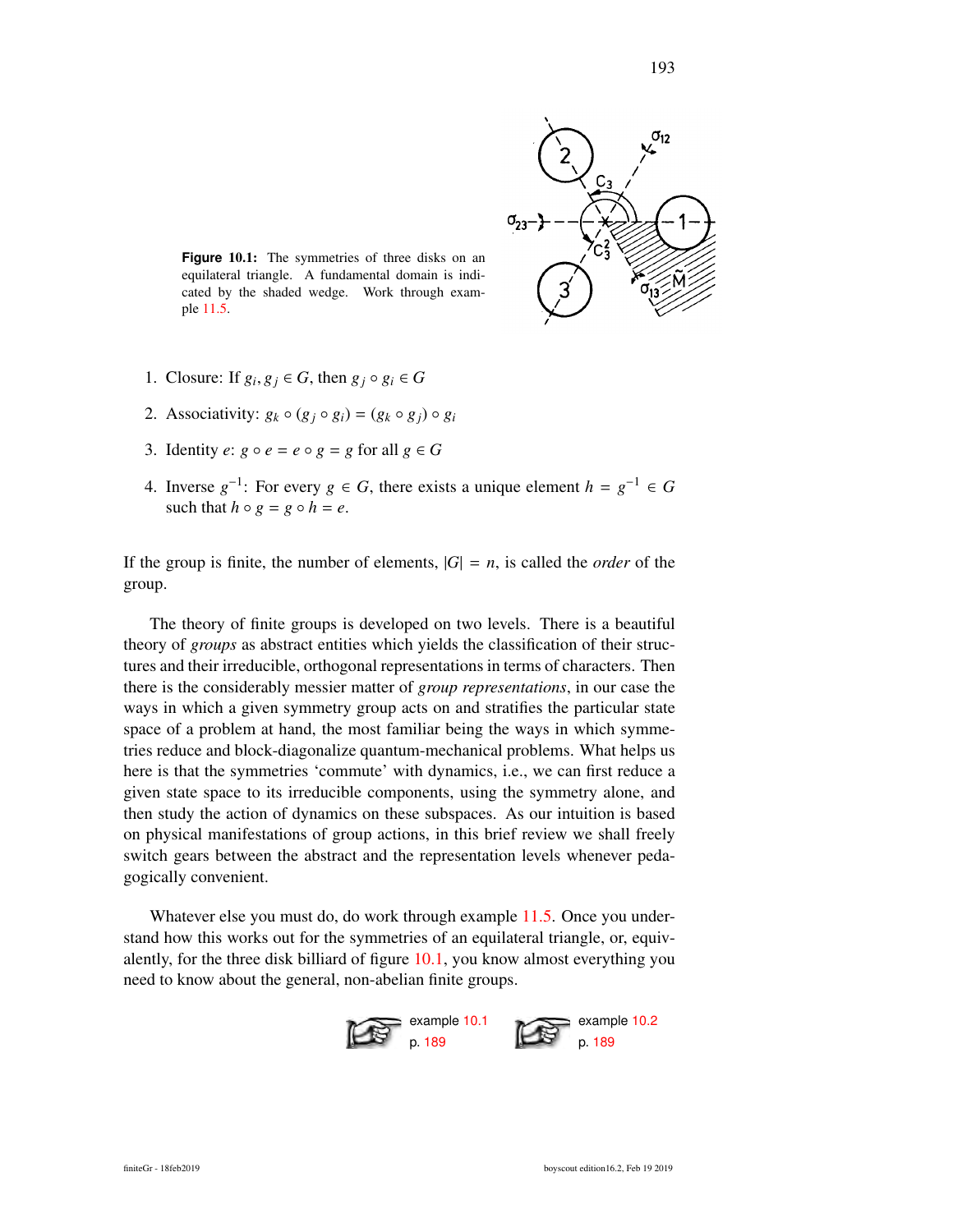**Definition: Matrix group.** The set of  $\left[\frac{d \times d}{d}\right]$ -dimensional real non-singular matrices  $A, B, C, \dots \in GL(d)$  acting in a *d*-dimensional vector space  $V \in \mathbb{R}^d$  forms<br>the general linear group  $GL(d)$  under matrix multiplication. The product of matrithe general linear group *GL*(*d*) under matrix multiplication. The product of matrices *A* and *B* gives the matrix *C*,  $Cx = B(Ax) = (BA)x \in V$ , for all  $x \in V$ . The unit matrix 1 is the identity element which leaves all vectors in *V* unchanged. Every matrix in the group has a unique inverse.

Definition: Matrix representation. Linear action of a group element *g* on states  $x \in M$  is given by a finite non-singular  $\left[ d \times d \right]$  matrix  $D(g)$ , the *matrix representation* of element  $g \in G$ . For brevity we shall often denote by '*g*' both the abstract group element and its matrix representation,  $D(g)x \rightarrow gx$ .

However, when dealing simultaneously with several representations of the same group action, the notation  $D^{(\mu)}(g)$  is preferable, where  $\mu$  is a representa-<br>tion label (see appendix  $\Delta 10, 1$ ). A linear or matrix representation  $D(G)$  of the tion label (see appendix  $A10.1$ ). A linear or matrix representation  $D(G)$  of the abstract group *G* acting on a *representation space V* is a group of matrices D(*G*) such that

- 1. Any *g* ∈ *G* is mapped to a matrix *D*(*g*) ∈ *D*(*G*).
- 2. The group product  $g_2 \circ g_1$  is mapped onto the matrix product  $D(g_2 \circ g_1) =$  $D(g_2)D(g_1)$ .
- 3. The associativity follows from the associativity of matrix multiplication,  $D(g_3 \circ (g_2 \circ g_1)) = D(g_3)(D(g_2)D(g_1)) = (D(g_3)(D(g_2))D(g_1).$
- 4. The identity element  $e \in G$  is mapped onto the unit matrix  $D(e) = 1$  and the inverse element  $g^{-1} \in G$  is mapped onto the inverse matrix  $D(g^{-1}) =$  $D(g)^{-1}$ .

Some simple 3D representations of the group order 2 are given in example 10.4.



If the coordinate transformation *g* belongs to a linear non-singular representation of a discrete finite group *G*, for any element  $g \in G$  there exists a number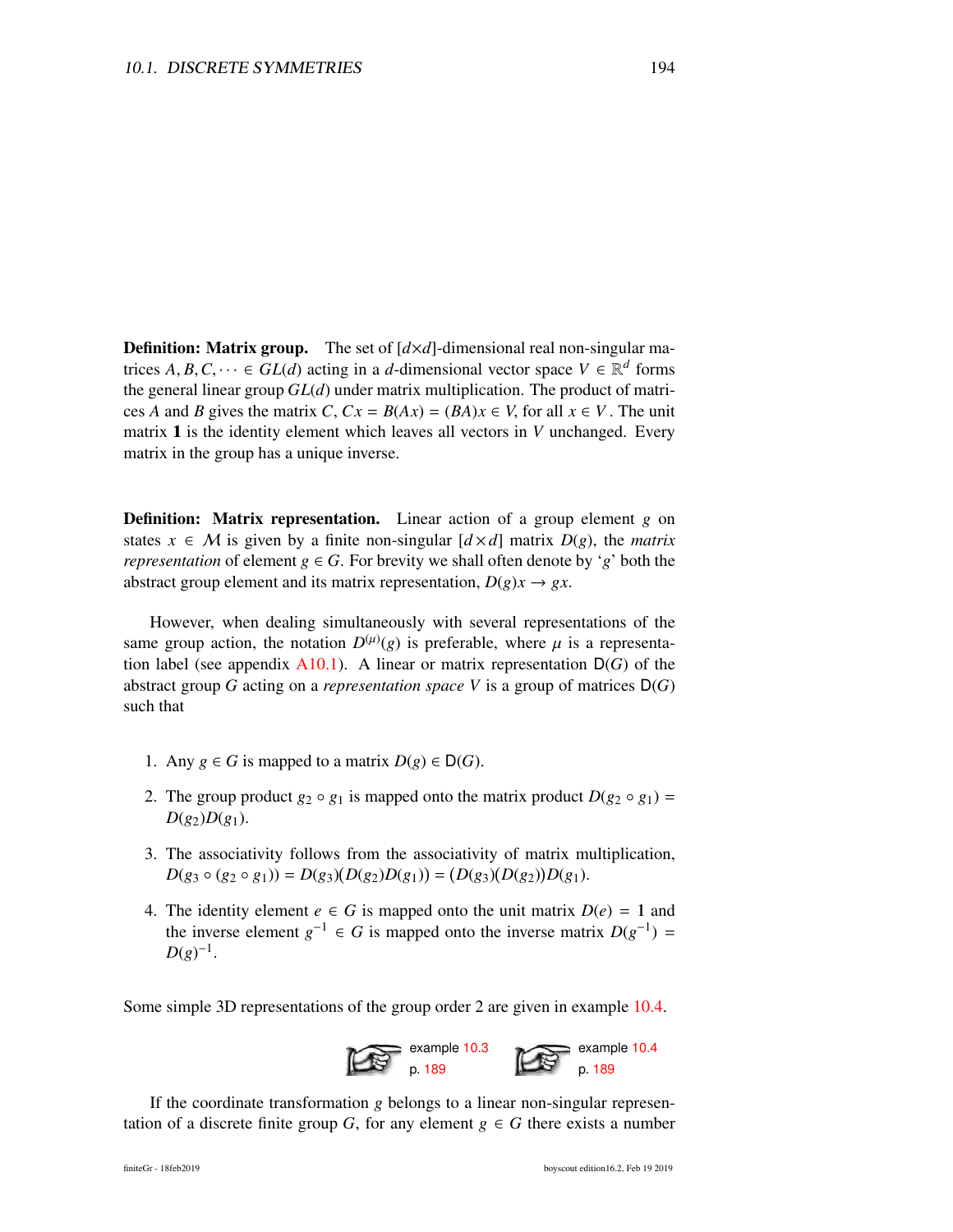$m \leq |G|$  such that

$$
g^{m} \equiv \underbrace{g \circ g \circ \cdots \circ g}_{m \text{ times}} = e \quad \rightarrow \quad |\det D(g)| = 1. \tag{10.3}
$$

As the modulus of its determinant is unity, det *g* is an *m*th root of 1. This is the reason why all finite groups have unitary representations. <sup>1</sup>

#### Definition: Symmetry of a dynamical system.

- 1. A group *G* is a *symmetry* of the dynamics if for every solution  $f(x) \in M$ and  $g \in G$ ,  $gf(x)$  is also a solution.
- 2. Another way to state this: A dynamical system (M, *<sup>f</sup>*) is *invariant* (or *Gequivariant*) under a symmetry group *G* if the time evolution  $f : M \to M$ (a discrete time map  $f$ , or the continuous flow  $f<sup>t</sup>$  map from the *d*-dimensional manifold M into itself) commutes with all actions of *G*,

$$
f(gx) = gf(x). \tag{10.4}
$$

3. In the language of physicists: The 'law of motion' is invariant, i.e., retains its form in any symmetry-group related coordinate frame (10.2),

$$
f(x) = g^{-1} f(gx),
$$
 (10.5)

for  $x \in M$  and any finite non-singular  $\lfloor d \times d \rfloor$  matrix representation g of element  $g \in G$ . As this are true for any state *x*, one can state this more compactly as  $f \circ g = g \circ f$ , or  $f = g^{-1} \circ f \circ g$ .

Why 'equivariant?' A scalar function  $h(x)$  is said to be *G-invariant* if  $h(x)$  =  $h(gx)$  for all  $g \in G$ . The group actions map the solution  $f: M \to M$  into different (but equivalent) solutions *g*  $f(x)$ , hence the invariance condition  $f(x) = g^{-1} f(gx)$ appropriate to vectors (and, more generally, tensors). The full set of such solutions is *G-invariant*, but the flow that generates them is said to be *G*-equivariant. It is obvious from the context, but for verbal emphasis applied mathematicians like to distinguish the two cases by *in*/*equi*-variant.

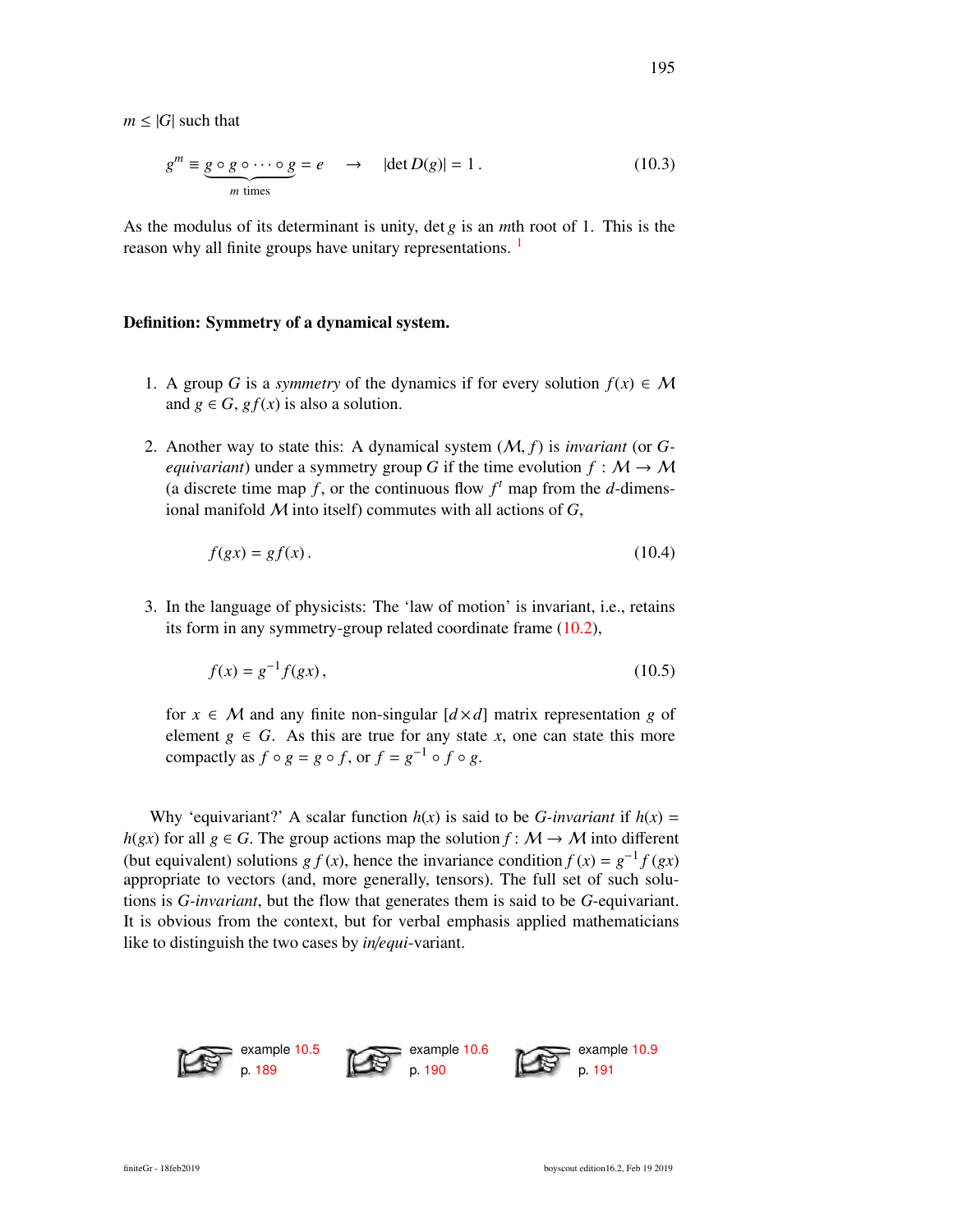### 10.2 Subgroups, cosets, classes

Normal is just a setting on a washing machine. —Borgette, Borgo's daughter

Inspection of figure 11.1 indicates that various 3-disk orbits are the same up to a symmetry transformation. Here we set up some group-theoretic notions needed to describe such relations. The reader might prefer to skip to sect. 11.1, backtrack as needed.

**Definition: Subgroup.** A set of group elements  $H = \{e, b_2, b_3, \ldots, b_h\} \subseteq G$ closed under group multiplication forms a subgroup.

**Definition:** Coset. Let  $H = \{e, b_2, b_3, \ldots, b_h\} \subseteq G$  be a subgroup of order  $h =$ |*H*|. The set of *h* elements  $\{c, cb_2, cb_3, \ldots, cb_h\}$ ,  $c \in G$  but not in *H*, is called left *coset cH*. For a given subgroup *H* the group elements are partitioned into *H* and  $m - 1$  cosets, where  $m = |G|/|H|$ . The cosets *cannot be* subgroups, since they do not include the identity element. A nontrival subgroup can exist only if |*G*|, the order of the group, is divisible by |*H*|, the order of the subgroup, i.e., only if |*G*| is not a prime number.

Next we need a notion that will, for example, identify the three 3-disk 2-cycles in figure 11.1 as belonging to the same class.

**Definition: Class.** An element *b*  $\in$  *G* is *conjugate* to *a* if *b* = *c* a *c*<sup>−1</sup> where *c* is some other group element. If *b* and *c* are both conjugate to *a*, they are conjugate to each other. Application of all conjugations separates the set of group elements into mutually not-conjugate subsets called *classes*, *types* or *conjugacy classes*. The identity *e* is always in the class {*e*} of its own. This is the only class which is a subgroup, all other classes lack the identity element.



The geometrical significance of classes is clear from  $(10.5)$ ; it is the way coordinate transformations act on mappings. The action, such as a reflection or rotation, of an element is equivalent to redefining the coordinate frame.

Definition: Conjugate symmetry subgroups. The splitting of a group *G* into a symmetry group  $G_p$  of orbit  $M_p$  and  $m_p - 1$  cosets  $cG_p$  relates the orbit  $M_p$  to *m*<sub>*p*</sub>−1 other distinct orbits *cM<sub>p</sub>*. All of them have equivalent symmetry subgroups,

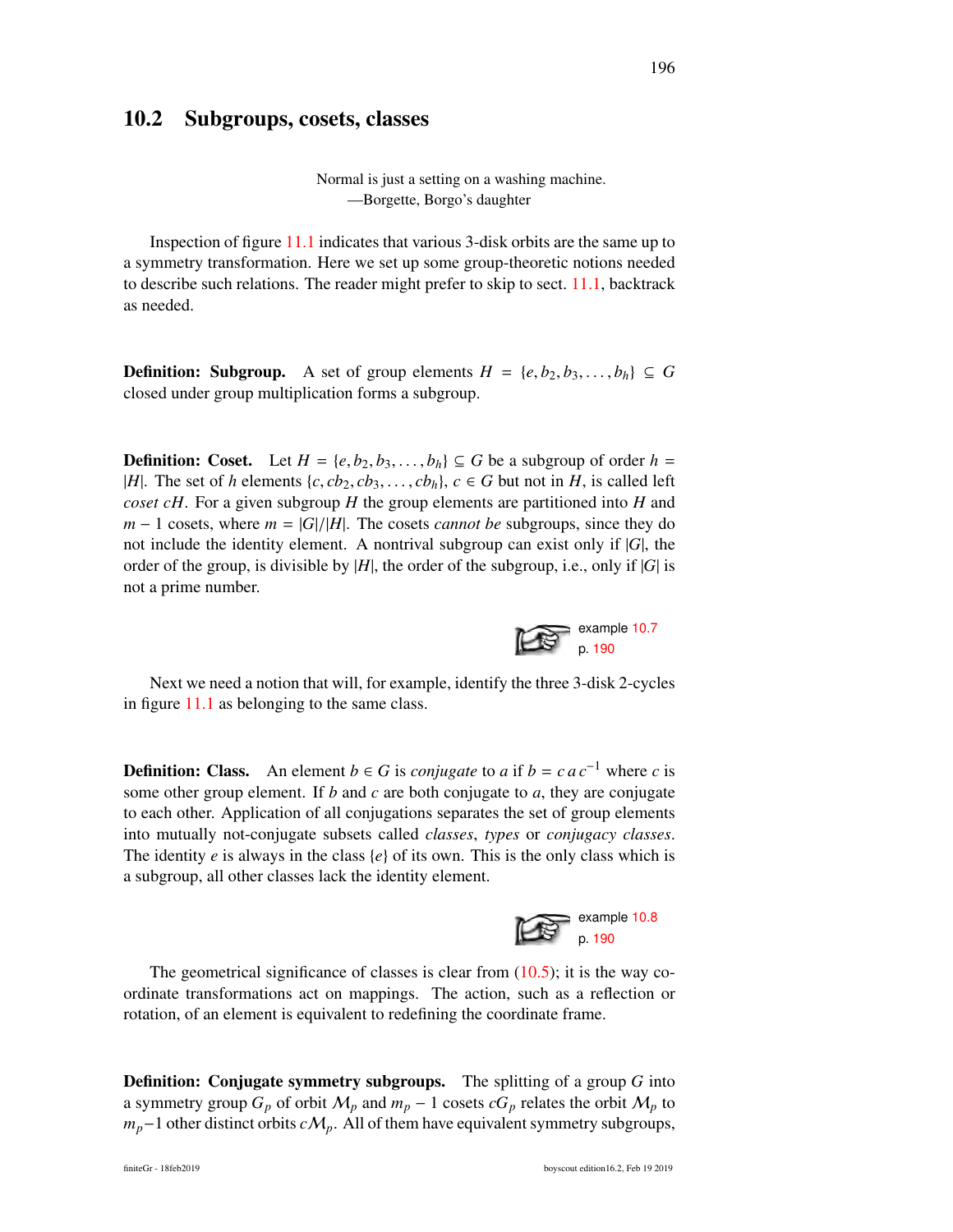or, more precisely, the points on the same group orbit have *conjugate symmetry subgroups* (or *conjugate stabilizers*):

$$
G_{cp} = c G_p c^{-1},
$$
\n(10.6)

i.e., if  $G_p$  is the symmetry of orbit  $\mathcal{M}_p$ , elements of the coset space  $c \in G/G_p$ generate the  $m_p - 1$  distinct copies of  $M_p$ .

**Definition: Reducibility.** If state space  $M$  on which  $G$  acts can be written as a direct sum of irreducible subspaces, then the representation of *G* on state space M is completely reducible.

This being group theory, definitions could go on forever. But we stop here, hopefully having defined everything that we need at the moment, and we pile on a few more definitions in sect. 11.1, chapter 12, chapter 25 and chapter 26. There are also chapter 30, appendix A10, and beyond that the  $n \to \infty$  group theory textbooks, if you thirst for more.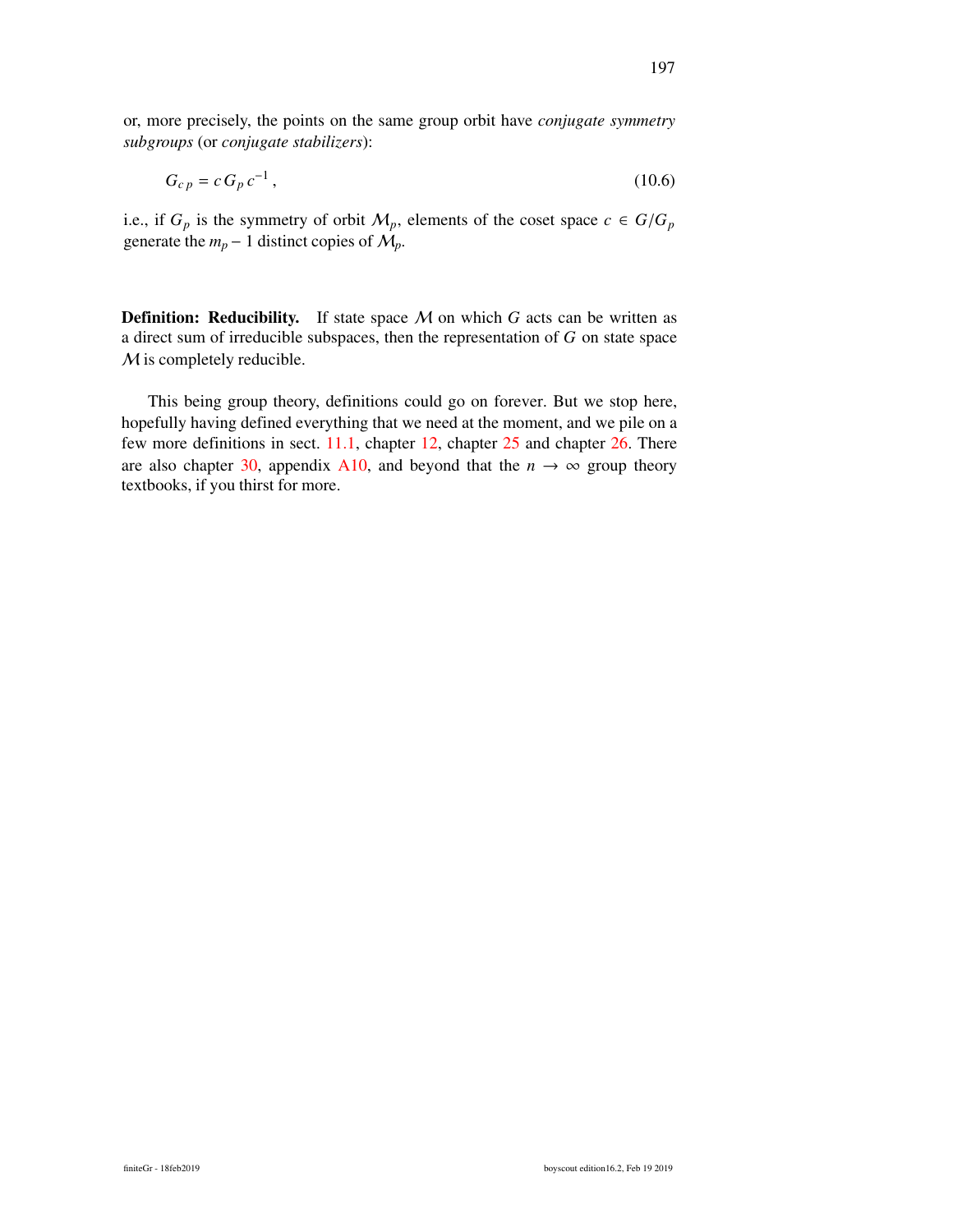## **Commentary**

**Remark 10.1.** Literature. We found Tinkham [12] the most enjoyable as a no-nonsense, the user friendliest introduction to the basic concepts. Slightly longer, but perhaps studentfriendlier is *Part I Basic Mathematics* of Dresselhaus *et al.* [4]. Byron and Fuller [1], the last chapter of volume two, offers an introduction even more compact than Tinkham's. For a summary of the theory of discrete groups see, for example, Johnson [9]. Chapter 3 of Rebecca Hoyle  $\lceil 8 \rceil$  is a very student-friendly overview of the group theory a nonlinear dynamicist might need, with exception of the quotienting, reduction of dynamics to a fundamental domain, which is not discussed at all. For that, *[Fundamental](https://en.wikipedia.org/wiki/Fundamental_domain) domain* wiki is very clear. We also found *[Quotient](#page-0-0) group* wiki helpful. Curiously, we have not read any of the group theory books that Hoyle recommends as background reading, which just confirms that there are way too many group theory books out there. For example, one that you will not find useful at all is ref.  $\lceil 3 \rceil$ . The reason is presumably that in the 20th century physics (which motivated much of the work on the modern group theory) the focus was on the linear representations used in quantum mechanics, crystallography and quantum field theory. We shall need these techniques in Chapter 25, where we reduce the linear action of evolution operators to irreducible subspaces. However, in ChaosBook we are looking at nonlinear dynamics, and the emphasis is on the symmetries of orbits, their reduced state space sisters, and the isotypic decomposition of their linear stability matrices.

## References

- [1] F. W. Byron and R. W. Fuller, *[Mathematics of Classical and Quantum](http://books.google.com/books?vid=ISBN9780486671642) [Physics](http://books.google.com/books?vid=ISBN9780486671642)* (Dover, New York, 1992).
- [2] P. Chossat and R. Lauterbach, *[Methods in Equivariant Bifurcations and](http://dx.doi.org/10.1142/4062) [Dynamical Systems](http://dx.doi.org/10.1142/4062)* (World Scientific, Singapore, 2000).
- [3] P. Cvitanovic,´ *[Group Theory: Birdtracks, Lie's and Exceptional Groups](https://press.princeton.edu/titles/8839.html)* (Princeton Univ. Press, Princeton NJ, 2004).
- [4] M. S. Dresselhaus, G. Dresselhaus, and A. Jorio, *[Group Theory: Applica](http://dx.doi.org/10.1007/978-3-540-32899-5)[tion to the Physics of Condensed Matter](http://dx.doi.org/10.1007/978-3-540-32899-5)* (Springer, New York, 2007).
- [5] M. Golubitsky and I. Stewart, *[The Symmetry Perspective](http://dx.doi.org/10.1007/978-3-0348-8167-8)* (Birkhäuser, Boston, 2002).
- [6] M. Golubitsky, I. Stewart, and D. G. Schaeffer, *[Singularities and Groups](http://dx.doi.org/10.1007/978-1-4612-4574-2) [in Bifurcation Theory](http://dx.doi.org/10.1007/978-1-4612-4574-2)*, Vol. 2 (Springer, New York, 1988).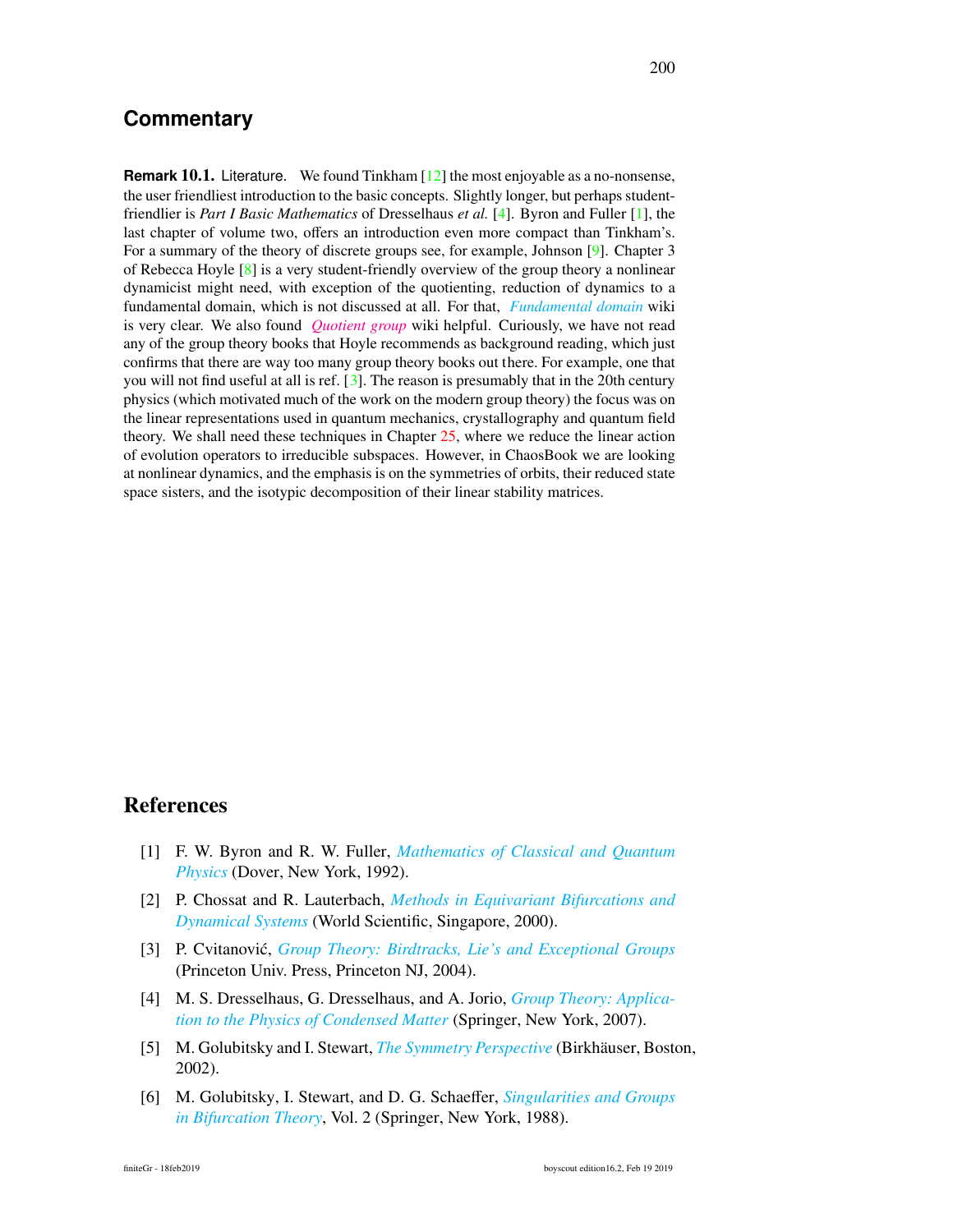- [7] W. J. F. Govaerts, *[Numerical Methods for Bifurcations of Dynamical Equi](http://dx.doi.org/10.1137/1.9780898719543)[libria](http://dx.doi.org/10.1137/1.9780898719543)* (SIAM, Philadelphia, 2000).
- [8] R. Hoyle, *[Pattern Formation: An Introduction to Methods](http://dx.doi.org/10.1017/cbo9780511616051)* (Cambridge Univ. Press, Cambridge, 2006).
- [9] S. G. Johnson, [Topics in applied mathematics,](http://math.mit.edu/~stevenj/18.325/representation-theory.pdf) MIT course 18.325, 2005.
- [10] L. D. Landau, ["On the problem of turbulence",](http://dx.doi.org/10.1016/b978-0-08-010586-4.50057-2) [Dokl. Akad. Nauk SSSR](http://dx.doi.org/10.1016/b978-0-08-010586-4.50057-2) 44[, 339 \(1944\).](http://dx.doi.org/10.1016/b978-0-08-010586-4.50057-2)
- [11] G. Sartori, ["Geometric invariant theory: a model-independent approach to](http://dx.doi.org/10.1007/BF02810048) spontaneous symmetry and/[or supersymmetry breaking",](http://dx.doi.org/10.1007/BF02810048) [Rivista Nuovo](http://dx.doi.org/10.1007/BF02810048) Cim. 14[, 1–120 \(1991\).](http://dx.doi.org/10.1007/BF02810048)
- [12] M. Tinkham, *[Group Theory and Quantum Mechanics](http://dx.doi.org/10.1016/c2013-0-01646-5)* (Dover, New York, 2003).